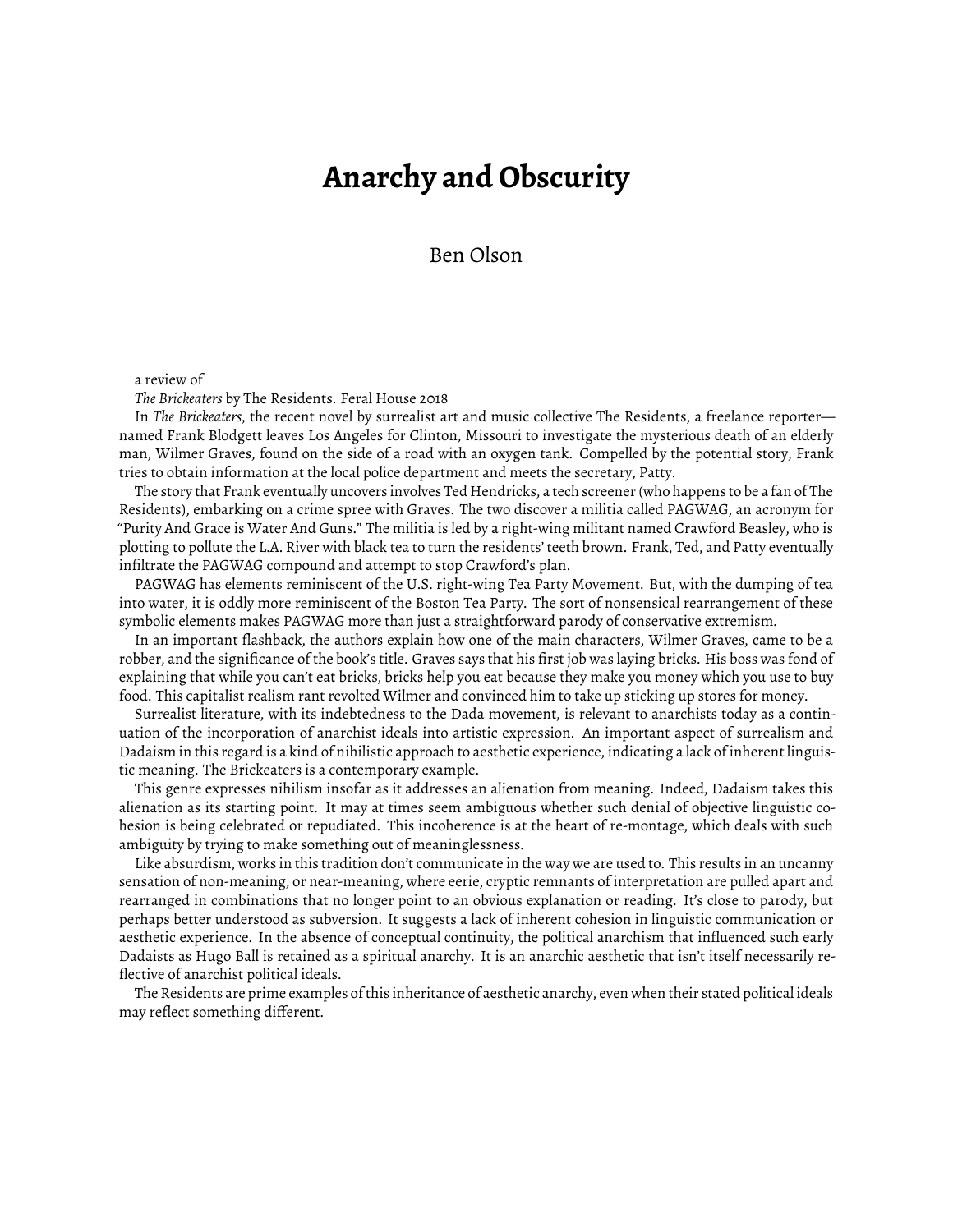A premise of anarchism and Dada is an alienation from society. This alienation is not yet a political interpretation of society, but something closer to an instinctual repulsion from the construction of modernity. This construction is wrong, not only unjust but immediately, inherently wrong. The sense of intrinsic wrongness can be abstracted from political interpretations; it's a spiritual rejection.

Discussing the influence of anarchists on the Dada movement, researcher Daniela Padularosa observes that Dada art began with a strong revolutionary impetus directed not only towards the traditional forms of art, but towards society as a whole. She goes on to connect one of Dada's characteristic techniques—re-montage—to the ideas of Mikhail Bakunin.

Padularosa cites the relationship between Bakunin's anarchist idea that destruction is a form of creation and the aesthetic principle of Dadaist art practice, which was based on the destruction of the traditional work of art and the re-montage of a new one. This reassembling of old forms of art into something new was an expression of the aesthetic concept of anarchy in art.

The new work of art mocks the traditional art forms by flaunting a freeness in its ability and willingness to take apart and stitch back together disparate elements. The art that resulted from this technique attempted, perhaps paradoxically, to approximate something pure, uncorrupted by the institutions it destroyed and mockingly reassembled. The re-montage itself, in its uncanny resemblance to a traditional work of art, gestured towards a more spiritually whole sense of life, both by poking fun at the elements it rearranged, and by suggesting something deeper and purer could be found through such creative destruction of the old.

The anarchist thought influencing Dada and the spiritual freedom that resulted created a bond between political freedom and spiritual freedom within the language and expression of the art form.

The Residents make use of a creative anarchy characteristic of the Dada movement, even though the rare hints of the collective's politics may not lend themselves to any clear description of a political stance. This lack of an explicit political ideal seems in line with the group's theory of obscurity, that artists do their best work when they are obscure, unknown, anonymous, or unseen.

The Residents disrupt attempts to make sense of their work by concealing their identities and thus blurring the line between their personal lives and performance. Attempts to distinguish between their art and the beliefs of the people behind it, including political affiliations, cannot operate with full certainty. The stories and repeated imagery and characters that recur throughout their work cannot be understood as relating to their actual lives. Their output is never their own, it belongs to the characters through which they speak.

Avant-garde artists, and particularly Dadaists, also strove to re-integrate life into art by transferring ordinary experience and culture into the very inside of their works.

The Residents' work is a kind of reintegration of life into art. It is a closed narrative with no outside to their stories, since their work is not authored by them as individuals but by an anonymous collective. It is a breaking down and re-creating of their society, their world—a total work of art.

For anarchists, alienation from society is what is most relevant about Dada. *The Brickeaters*represents this alienation, playful and absurd but also unnerving and unpredictable, a cluster of rearranged political potential yet resolutely antipolitical in a way that matches the anti-art of the Dada movement. There's a sadistically repetitive silliness to some of the language—kisses are always referred to as "smackers," for example. This walks the line between sinister and goofy. Such ambiguity seems indicative of a tendency to destroy without recreating, without purpose, without an obvious intended rebuilding.

Going beyond simply not making sense, *The Brickeaters* toys with the expectation of consistency or rationality in art. In the PAGWAG militia's manifesto, for example, coherence is replaced by a strange approximation of meaning which is nevertheless held back by the fact that the meaning it approximates is confused by the equal possibility of conflicting meanings. This sometimes has the effect of urging one to give up searching for a direct explanation. Such nihilism—raw alienation from meaning—is conceptually close to the anarchist confrontation with existent societal meaning. But this alienation is only the starting point, and what distinguishes anarchism from a political nihilism is this bold attempt to create meaning from its very absence.

The Residents' anarchic (if not anarchist) art, evident in their DIY approach to writing and music-making, rejects anything resembling a traditionally overt political stance.

They remain in the ambiguity.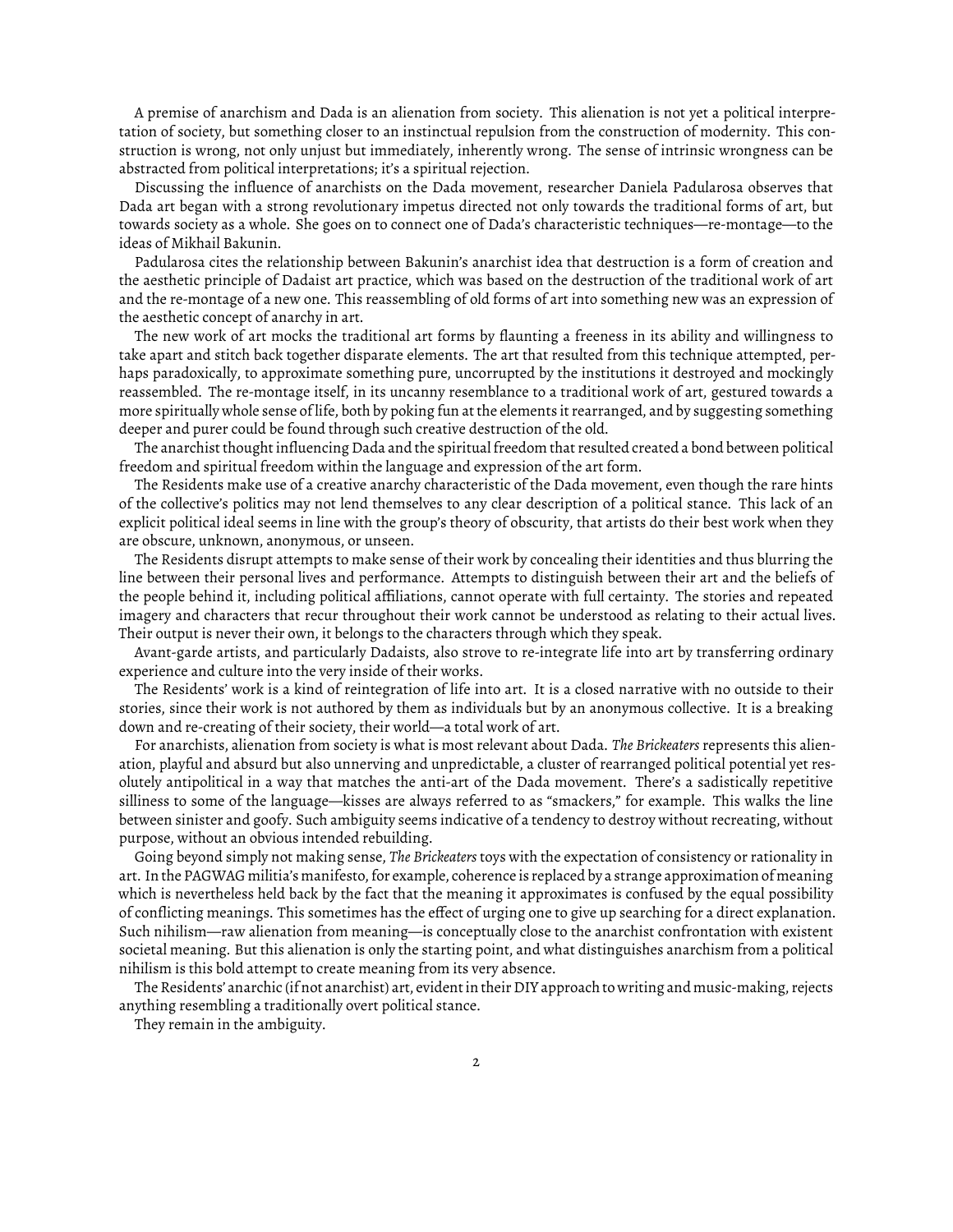The wildness of Dadaist irrationalism is born of a confrontation with society, not with any political party. This kind of total opposition to politics is also an important element of anarchism. But in the latter's destruction or de-structuring of meaning is implied a spiritual sense of life that comes before any overtly political attempt to restructure. As aesthetic anarchy, rather than political anarchism, it remains in the movement of absence and creation rather than pushing this spiritual anarchy into explicitly crafted political conclusions.

*The Brickeaters* is a relevant read for anarchists today, as its Dadaist influences resonate not only with anti-art but with a non-traditional, anti-political stance, a spiritual anarchy.

Ben Olson is a writer and musician based in New York City. He is studying philosophy at The New School for Social Research.